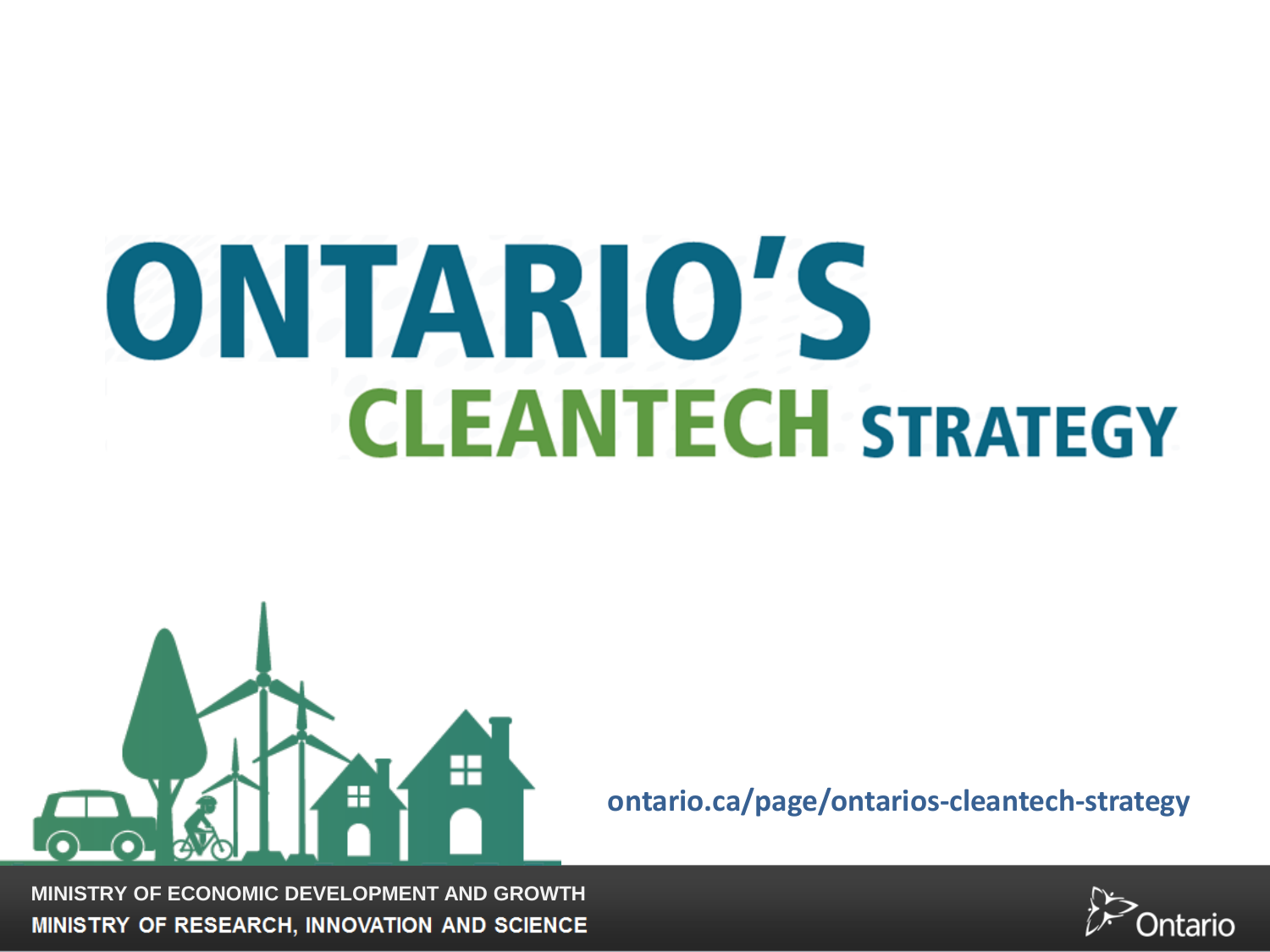

**Global commitments to fight climate change and transition to a low-carbon economy are primary drivers of the growing market for clean technologies.**



**The province's five-year Climate Change Action Plan (CCAP) aims to fight climate change, reduce greenhouse gas pollution and support the transition to a low-carbon economy.**



**Ontario is focused on providing cleantech companies with the tools to innovate, commercialize and scaleup their technologies and businesses to take advantage of a global market estimated to reach \$2.5 trillion by 2022.**

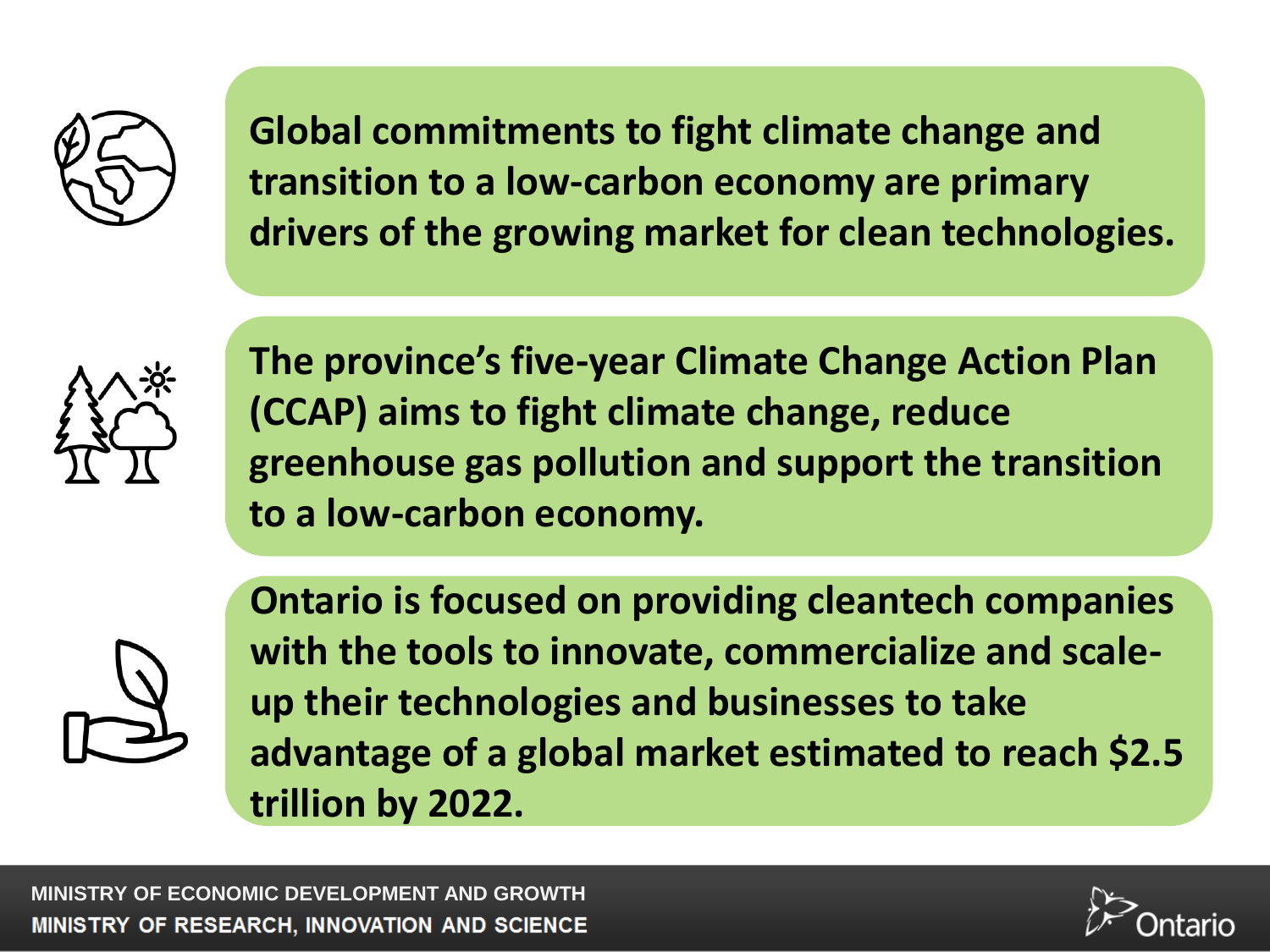Ontario already has policies and programs that have promoted clean energy, regulatory changes, energy conservation and creation of clean technology jobs



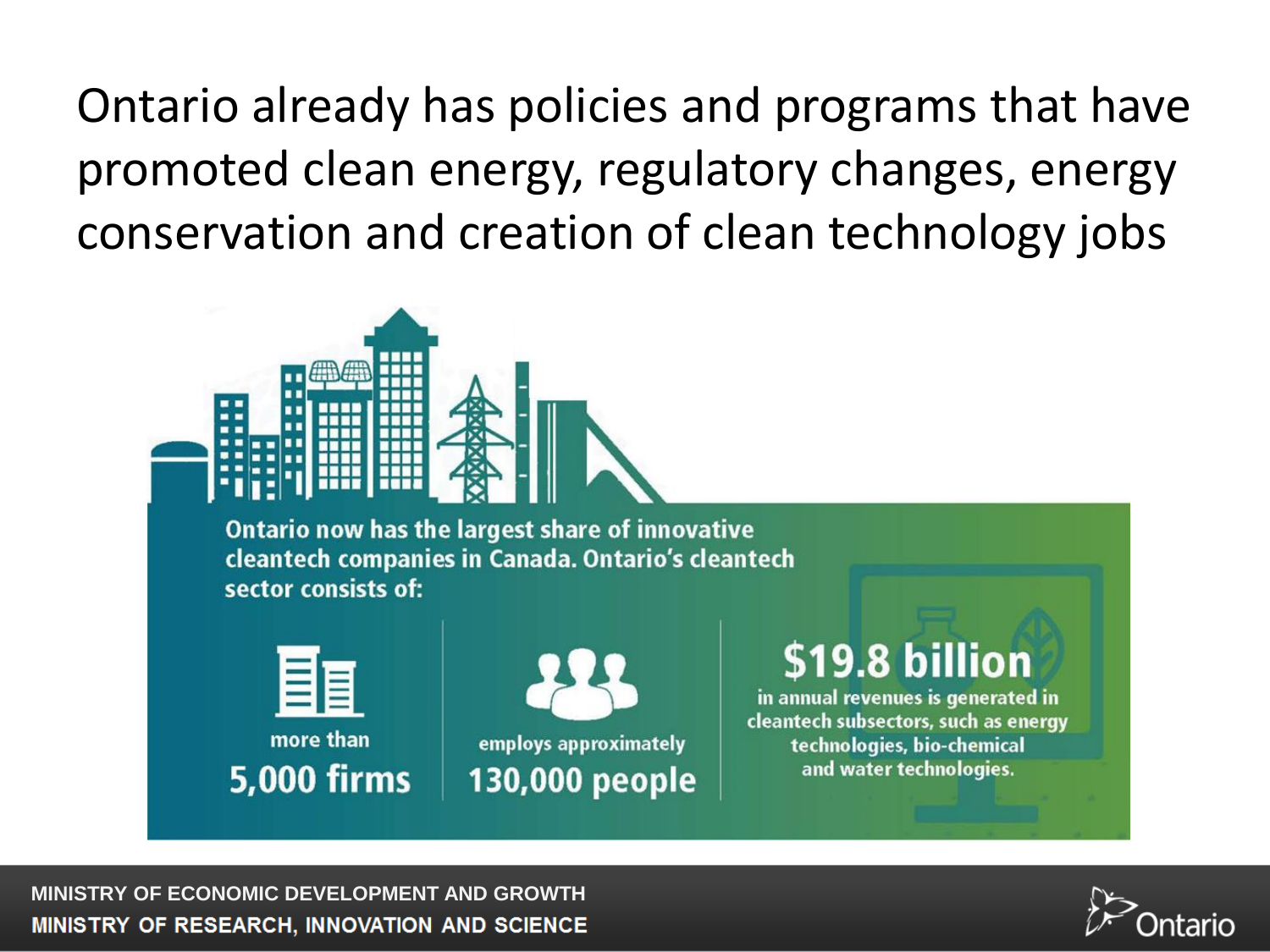Clean technology is any process, product, or service that reduces environmental impacts through:

- *1. Environmental protection activities that prevent, reduce, or eliminate pollution or any other degradation of the environment;*
- *2. Resource management activities that result in a more efficient use of natural resources; or*
- *3. The use of goods that have been modified or adapted to be significantly less energy or resource intensive than the industry standard.*



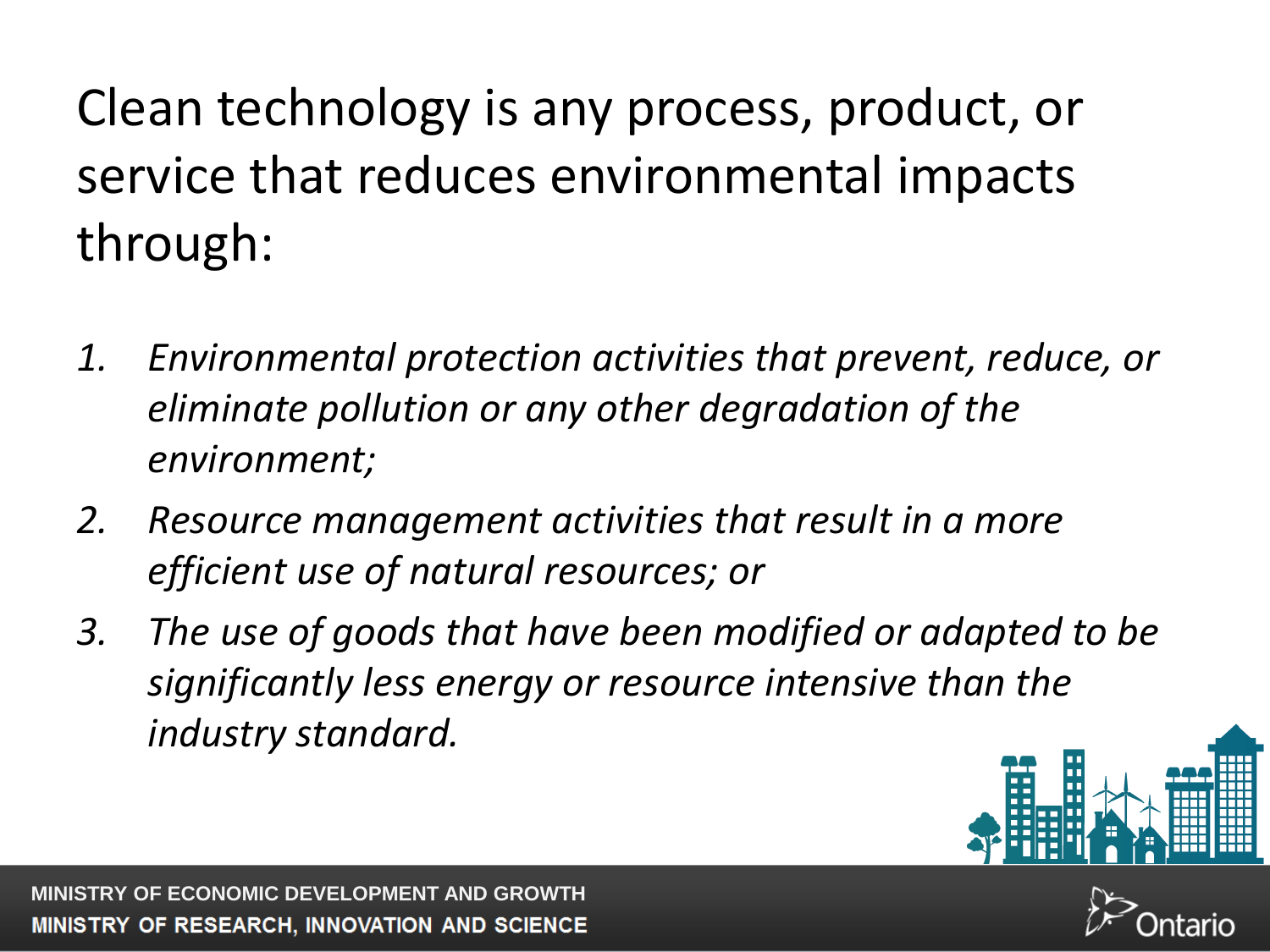Ontario's Cleantech Strategy will help cleantech companies scale up and meet global demand through a four-pillar approach:



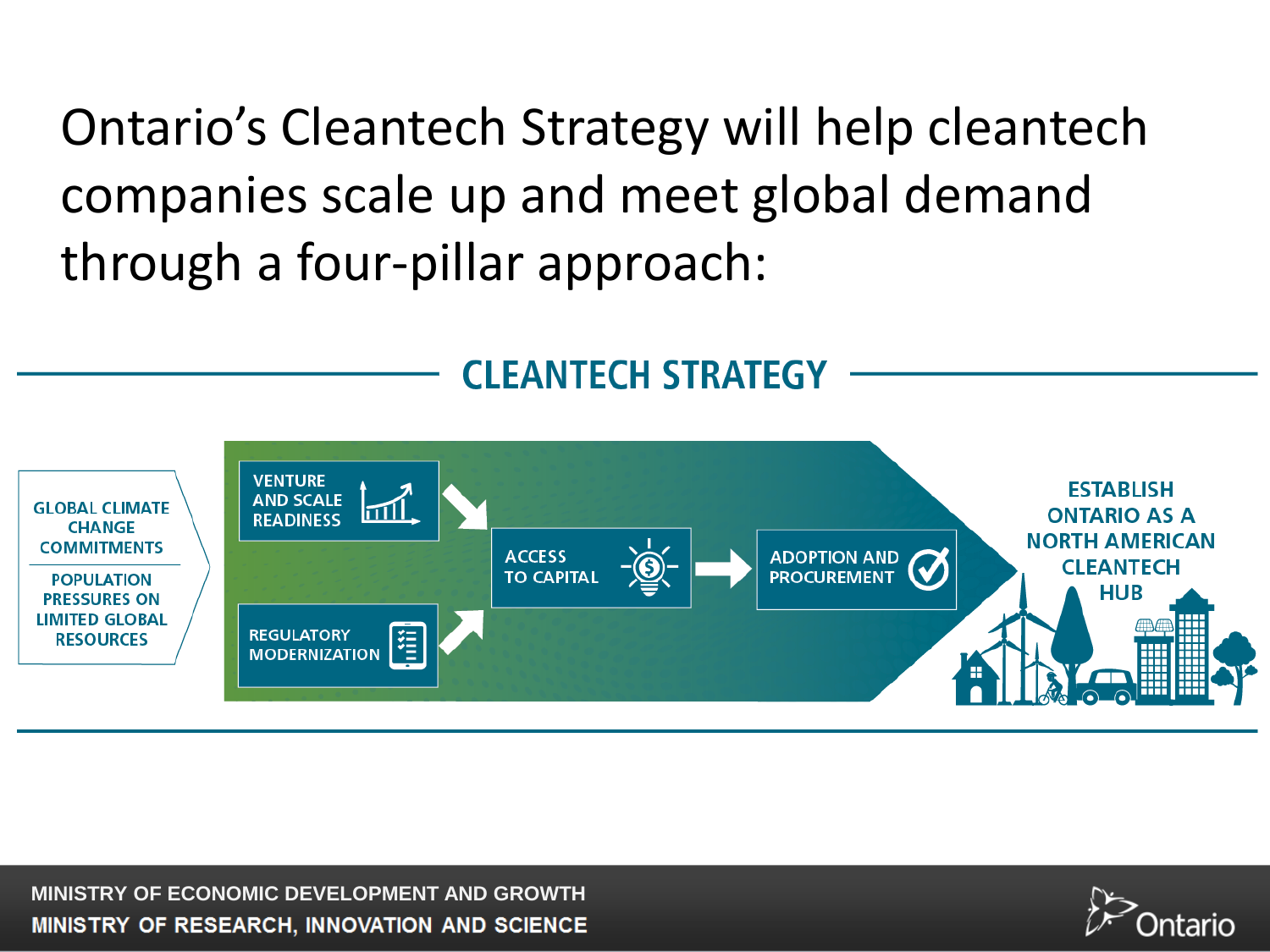### Venture and Scale Readiness Infl.

Strengthen opportunities for **in-house R&D**

**Strengthen** entrepreneur knowledge of **key global markets**

**Reduce regulatory uncertainty** to facilitate access to capital

Attract and develop a strong pool of sales, marketing and **management talent**

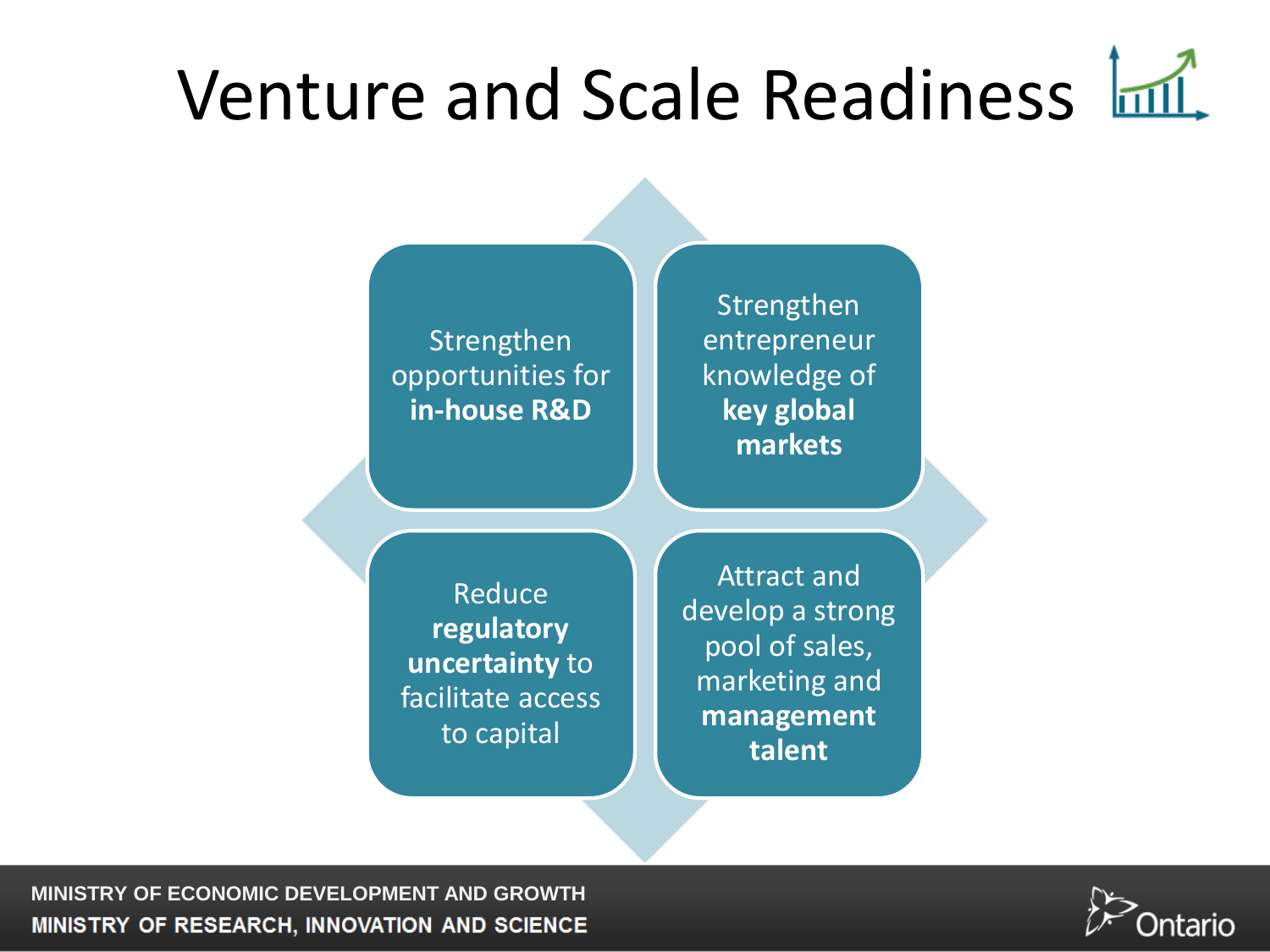

**Increase access to scaling capital**, including both grants and risk capital

**Leverage federal efforts and investments** in cleantech

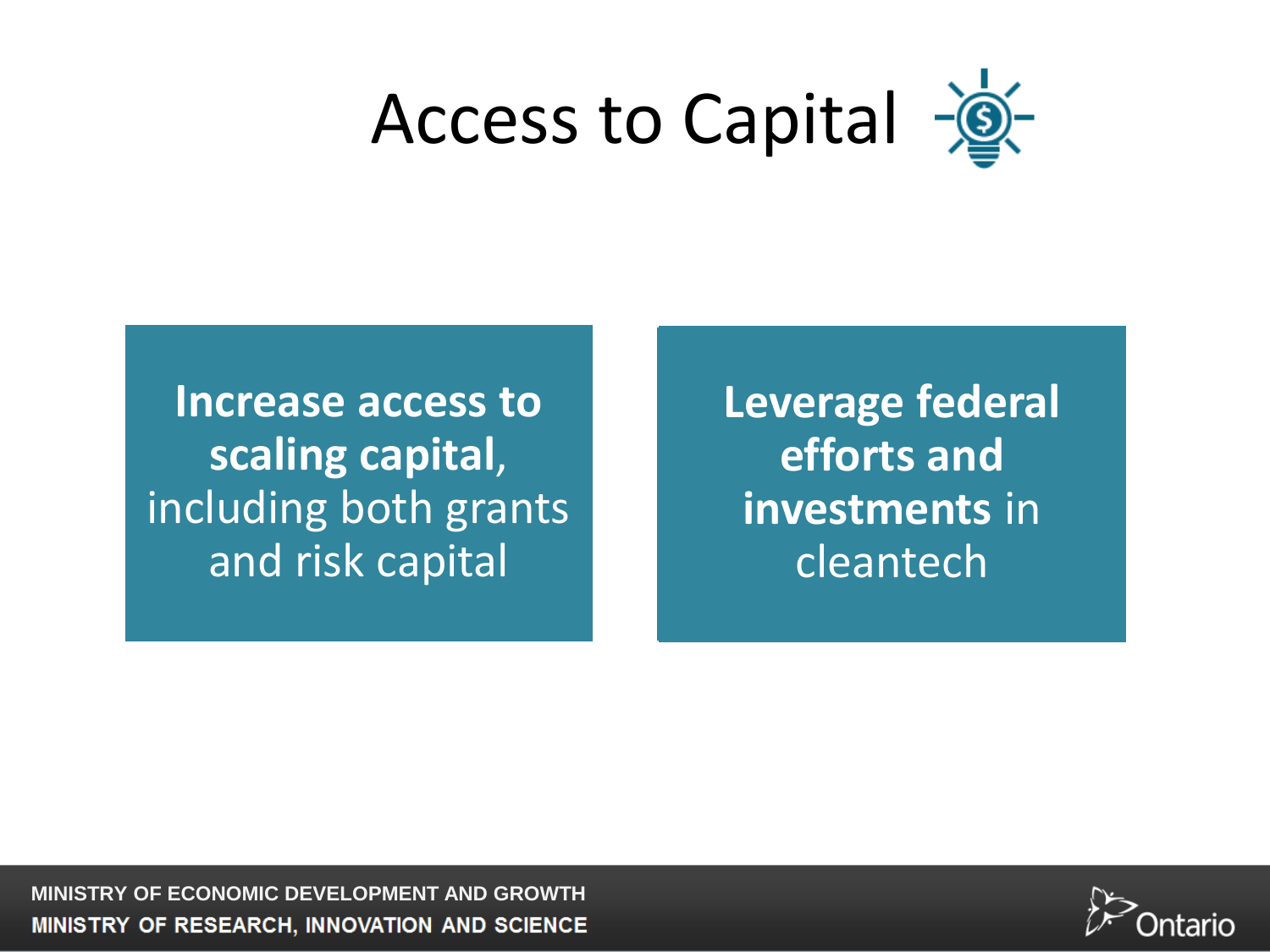#### Regulatory Modernization |



**Streamline the regulatory environment**, including performance-based standards and approvals

Support the development of **harmonized industry standards**

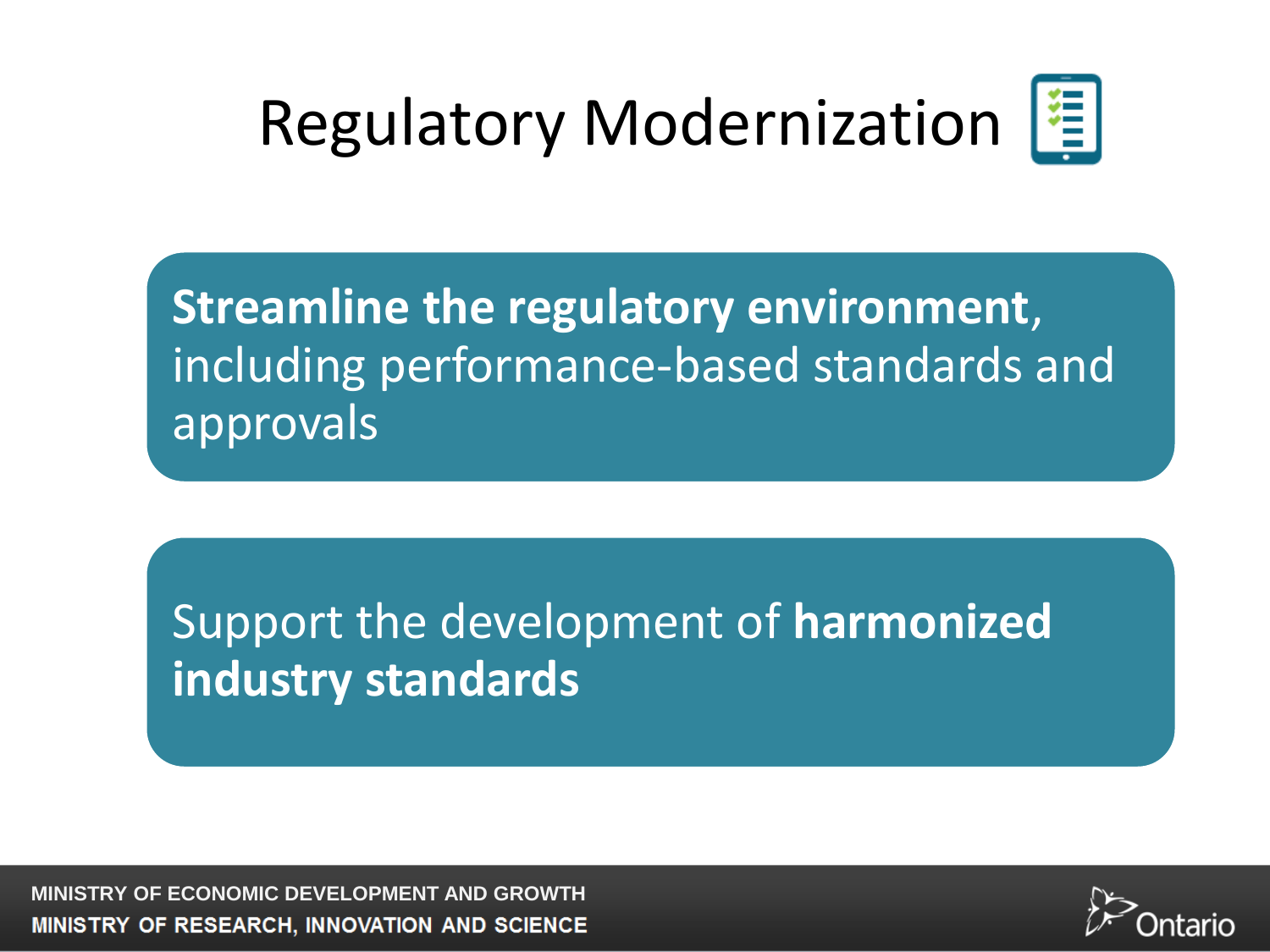## Adoption and Procurement  $\bigcirc$



Address prescriptive, risk-adverse **procurement** practices

Facilitate **adoption of technologies**

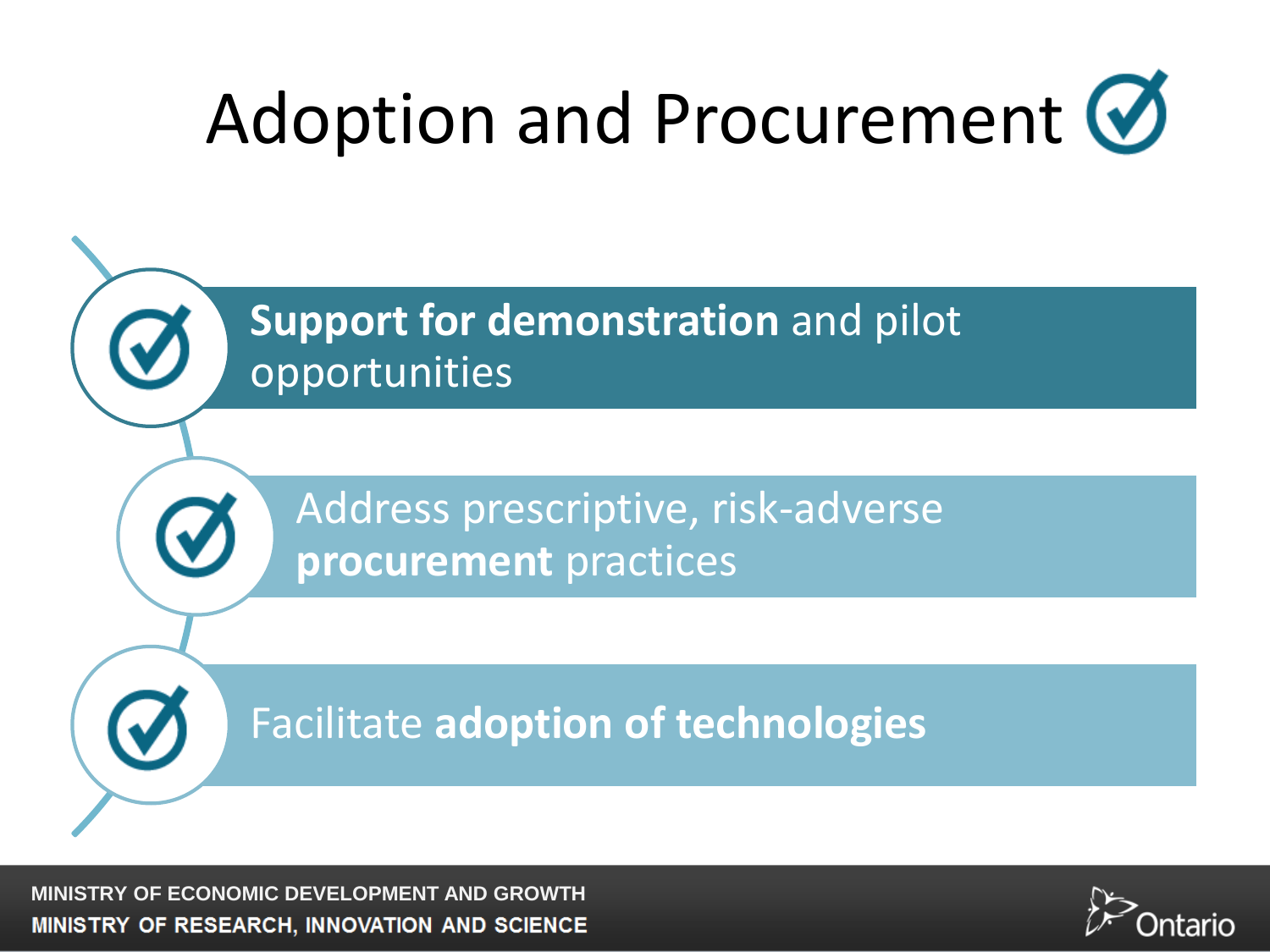Ontario has identified four initial sub-sectors in which the province can leverage existing strengths to meet growing market demand:



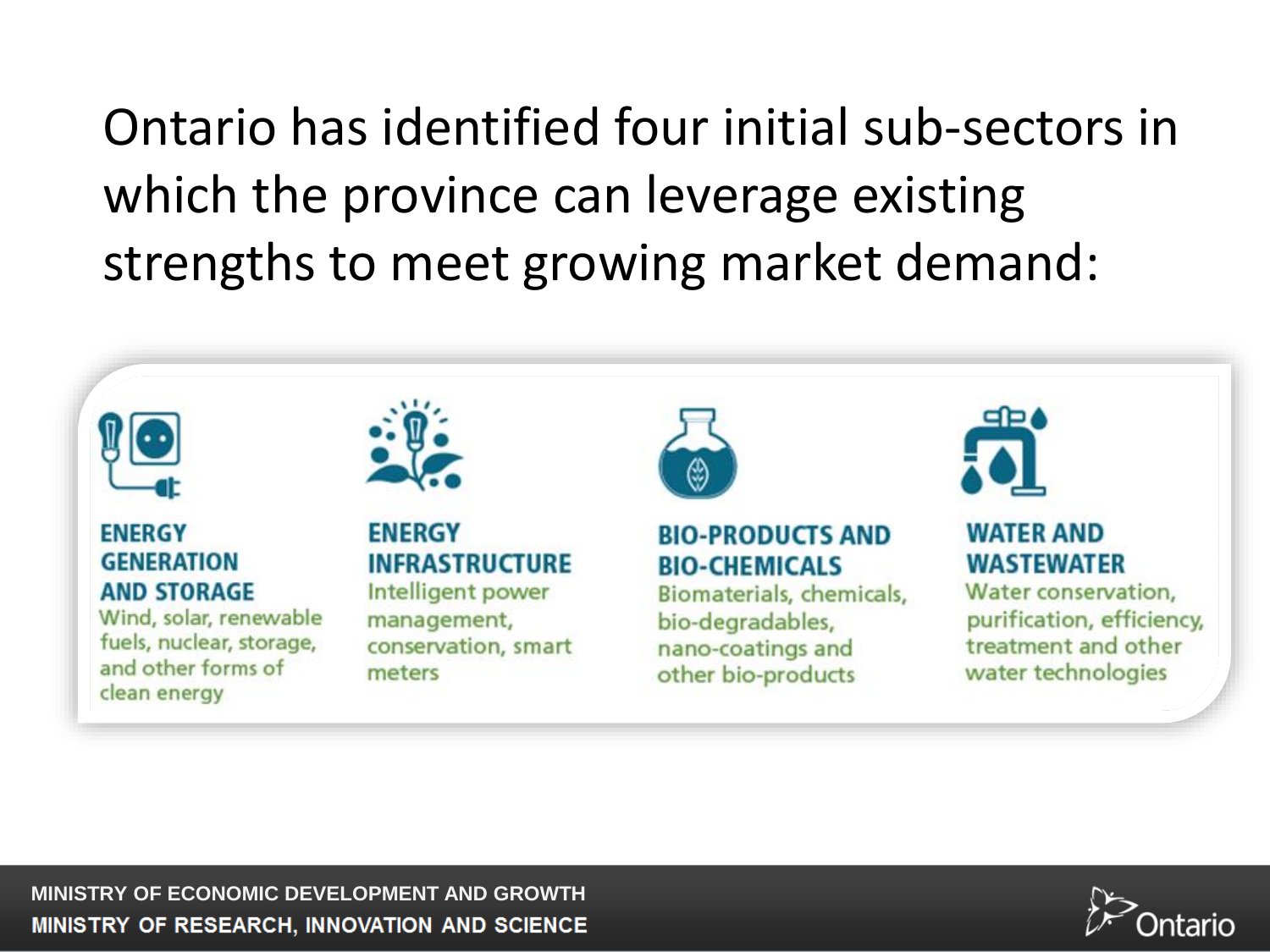#### Venture and Scale Readiness



- Centre for Research and Innovation (CRIBE)
	- *Supports projects that will transform the forest products industry in Northern Ontario by developing the next generation of bio-products*
- Bioindustrial Innovation Canada (BIC)
	- *Focuses on industrialization and commercialization of sustainable bio-based chemistry and renewable material technologies*
- GreenCentre Canada (GCC)
	- *Commercialization of university research discoveries in green chemistry*
- The Bloom Centre for Sustainability (BLOOM)
	- *Supports demonstration of innovative cleantech solutions in a variety of sectors*
- Southern Ontario Water Consortium (SOWC)
	- *Fosters collaboration within the water sector and post-secondary institutions to drive development and adoption of clean wastewater technology*
- Water Technology Acceleration Project (WaterTAP)
	- *Helps water technology sector make connections and find the resources they need to prosper*

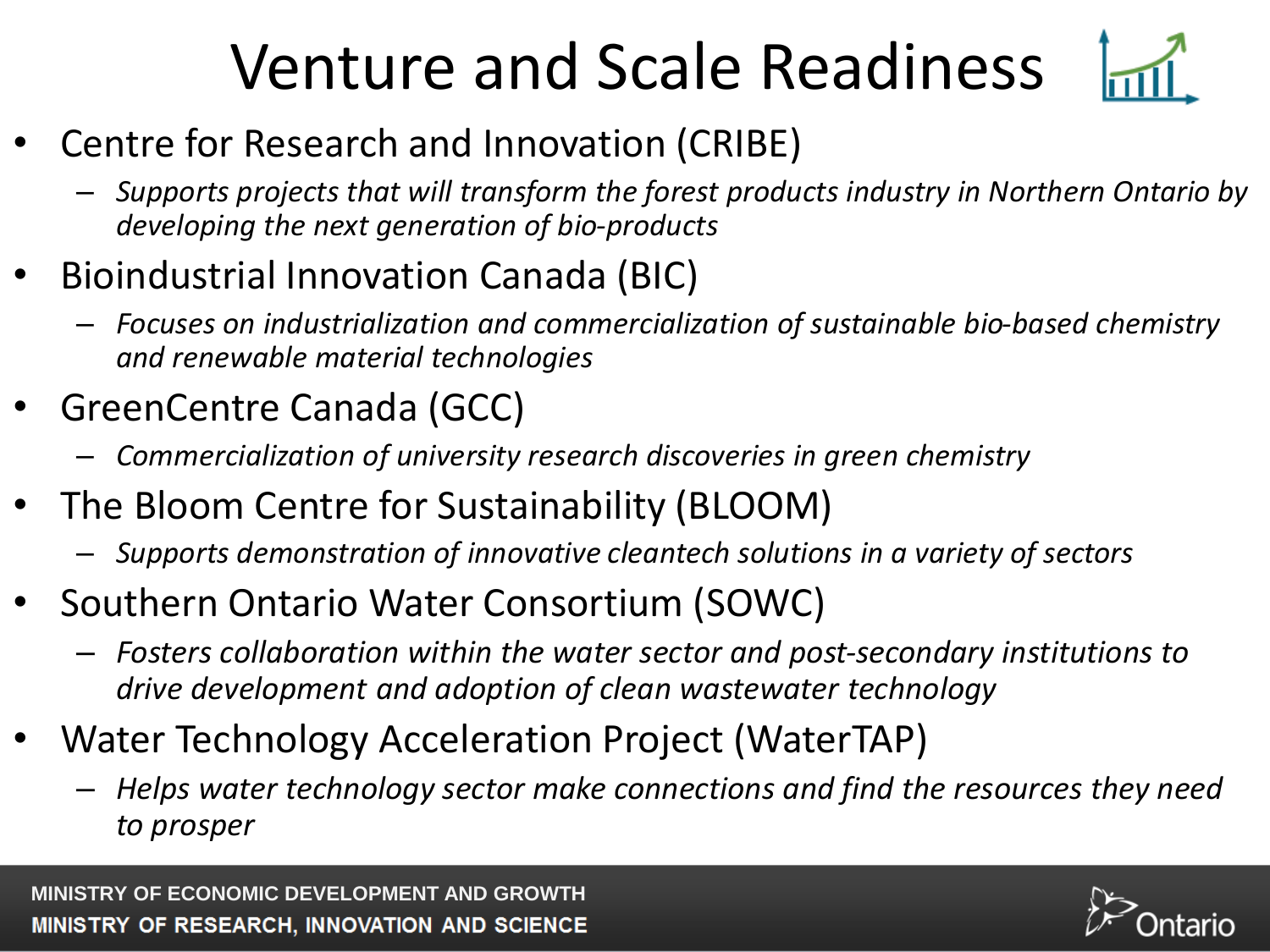Access to Capital  $-\circledcirc$ 

- Low Carbon Innovation Fund (LCIF)
	- *Helps researchers, entrepreneurs and companies create and commercialize new, globally competitive, low-carbon technologies*
- Global Market Acceleration Fund (GMAF)
	- *Helps cleantech companies mitigate risks of expansion by assisting with the costs associated with scaling-up production, inventory, distribution and sales to support growing domestic and global demand*
- Cleantech Equity Fund
	- *Provides venture capital to high potential, innovative clean technology businesses*

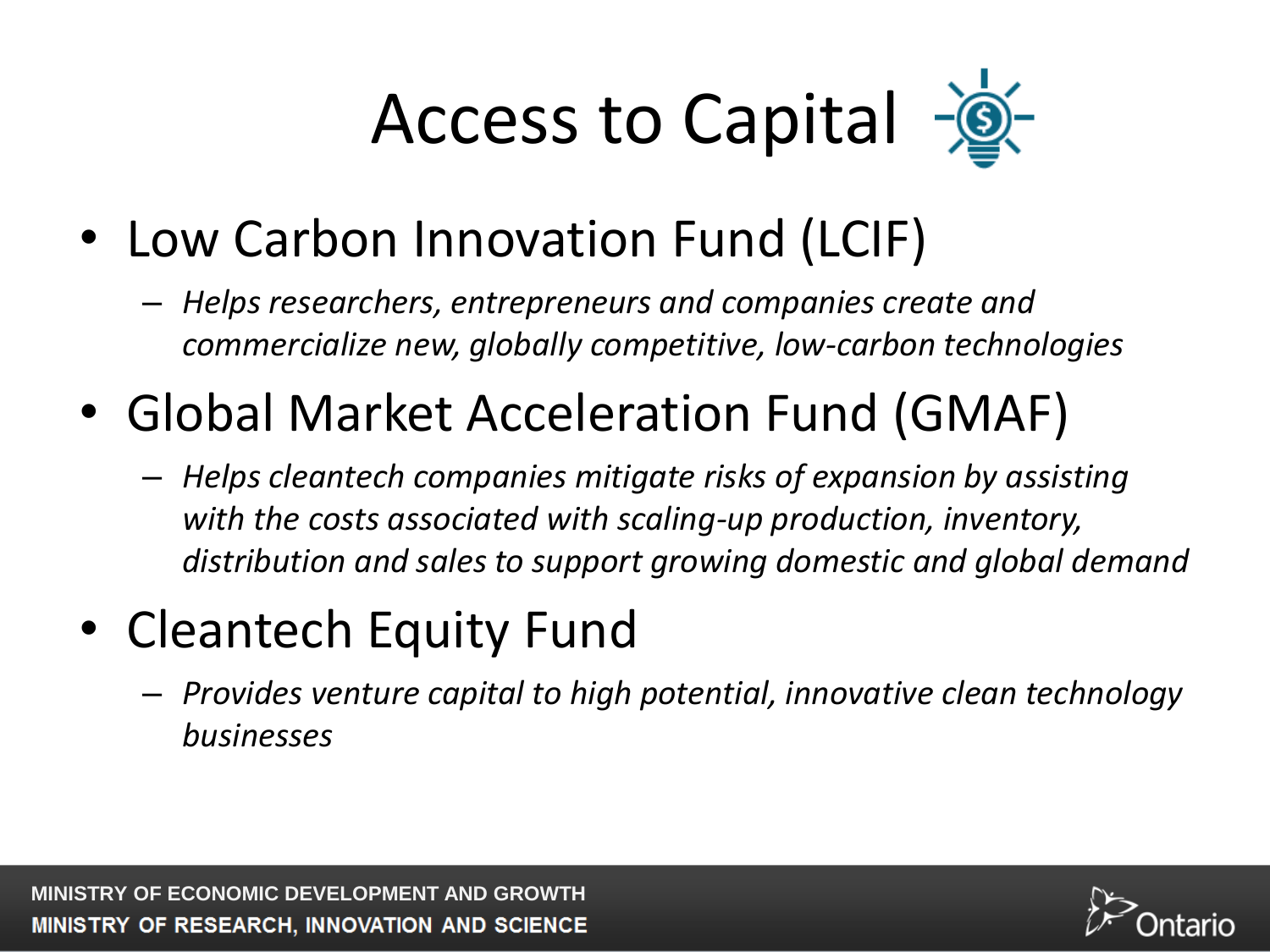### Regulatory Modernization



- Long-Term Energy Plan (LTEP)
	- *Addresses regulatory barriers that inhibit innovation in the electricity distribution sector*



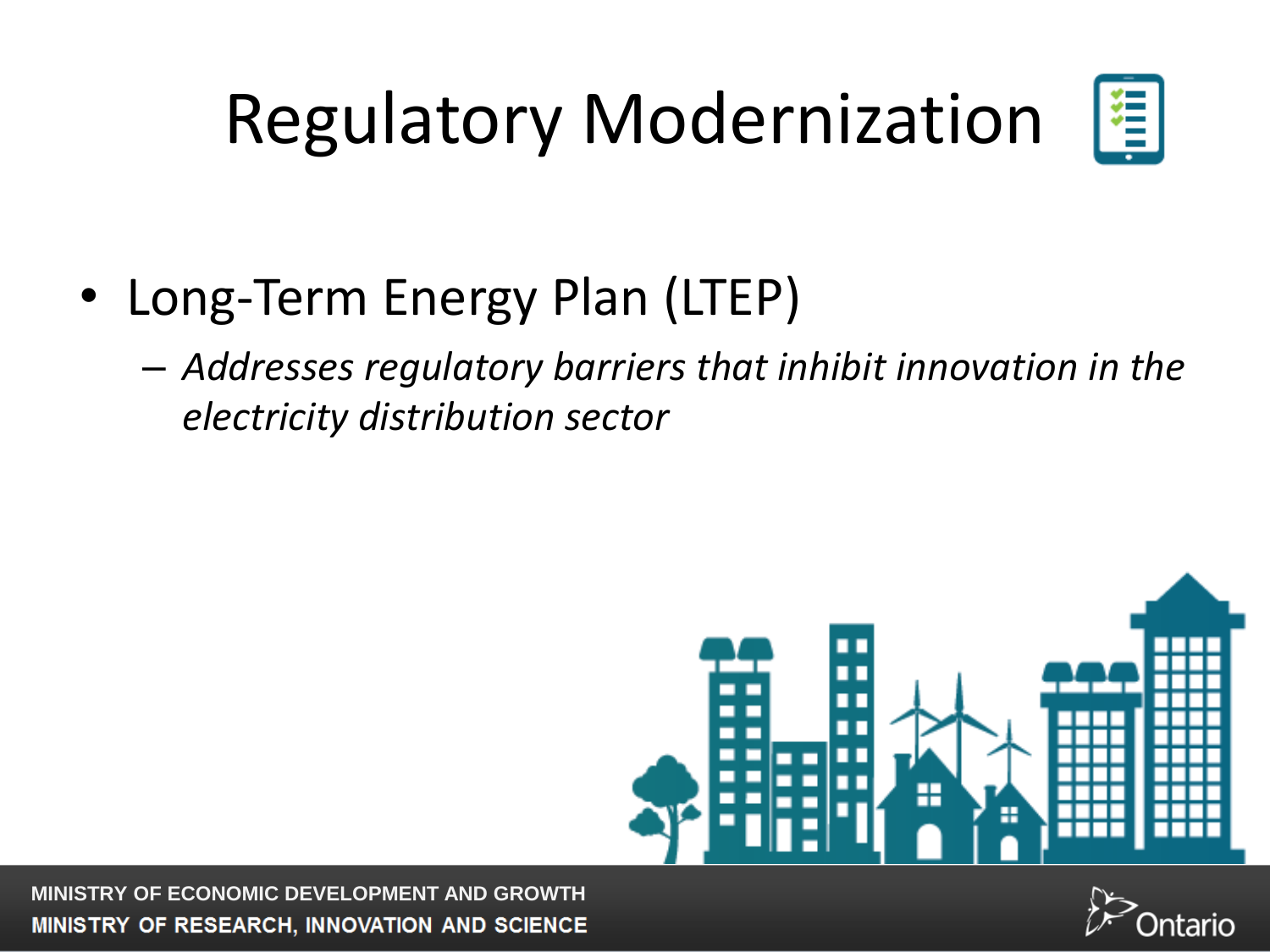## Adoption and Procurement  $\bullet$

#### • TargetGHG

- *Seeds the development of novel clean technologies while stimulating the adoption and uptake of these technologies*
- Smart Green
	- *Assists businesses to invest in equipment and process upgrades to help reduce energy consumption*
- Green Focus on Innovation and Technology (GreenFIT)
	- *Leverages government buying power to demonstrate the performance of clean technologies by piloting project at provincial facilities*
- Smart Grid Fund
	- *Invests in projects that demonstrate the value of cutting-edge technologies on our electricity grids*